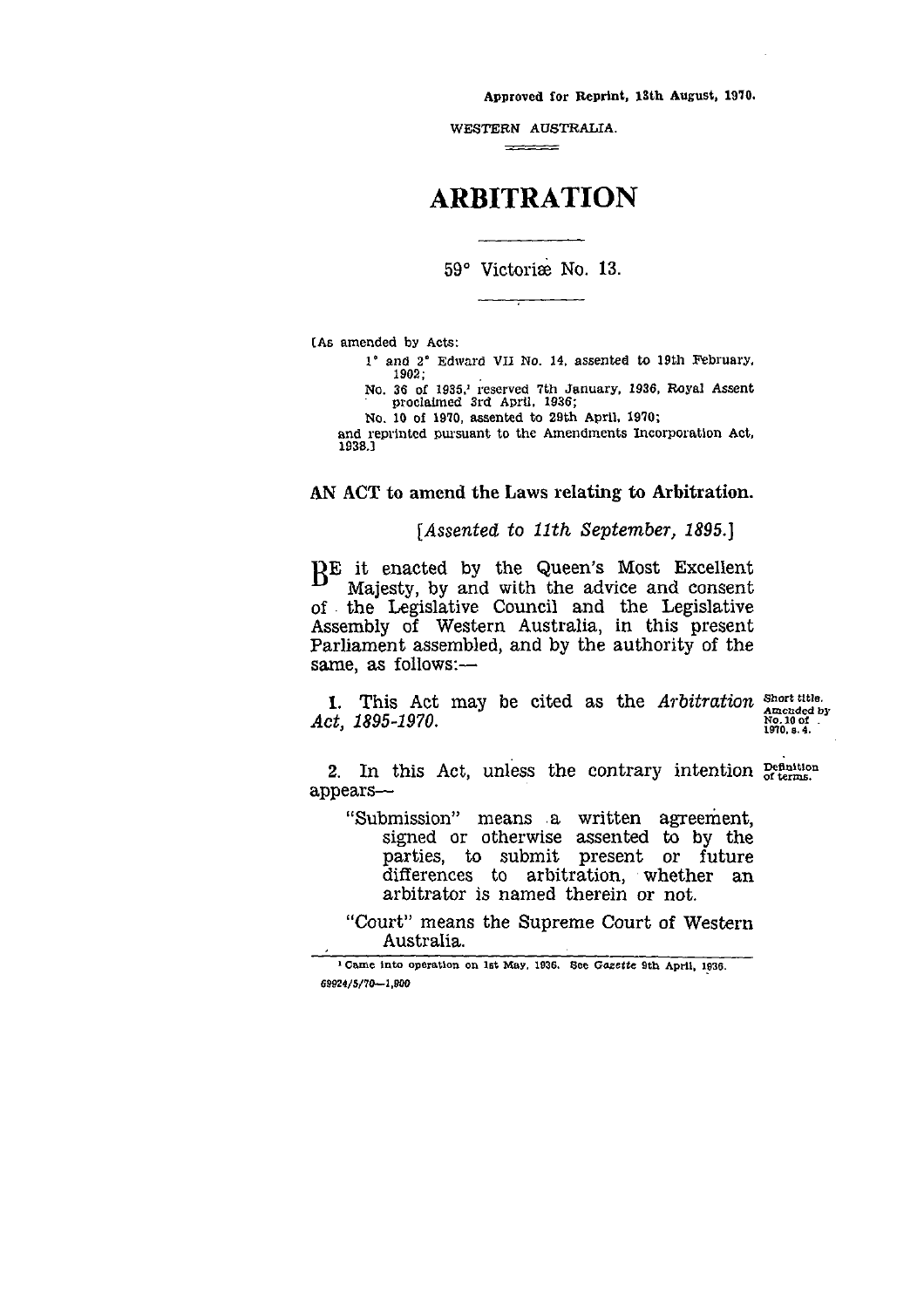## *Arbitration.*

"Judge" means a Judge of the said Court.

"Rules of Court" means the Rules of the Supreme Court made by the proper authority.

### REFERENCES BY CONSENT OUT OF COURT.

**Submission irrevocable. and to have same effect** *as* **an order of the Court.**

3. A submission, unless a contrary intention is expressed therein, shall be irrevocable, except by leave of the Court or a Judge, and shall have the same effect in all respects as if it had been made an order of the Court. **Submission**<br> **Provisions**<br> **Exame of the Court of the Court of a Judge**, and shall have the<br> **Provisions**<br> **Provisions**<br> **Provisions**<br> **Provisions**<br> **Provisions**<br> **Provisions**<br> **Provisions**<br> **Provisions**<br> **Provisions**<br> **P** 

**implied In**

**submissions.** expressed therein, shall be deemed to include the provisions set forth in the first Schedule to this Act, so far as they are applicable to the reference under the submission.

**Reference to officer of the Court.**

5. Where a submission provides that the reference shall be to an officer of the Supreme Court, or to an official referee (if any), such officer, or any official referee to whom application is made, shall, subject to any order of the Court or a Judge *as* to transfer or otherwise, hear and determine the matters agreed to be referred.

**Power to stay proceedings where there Is a submission.**

6. If any party to a submission, or any person claiming through or under him, commences any legal proceedings in any Court against any other party to the submission, or any person claiming through or under him, in respect of any matter agreed to be referred, any party to such legal proceedings may at any time after appearance, and before delivering any pleadings, or taking any other step in the proceedings, apply to the Court to stay the proceedings, and the Court, or a Judge thereof, if satisfied that there is no sufficient reason why the matter should not be referred in accordance with the submission, and that the applicant was at the time when the proceedings were commenced, and

2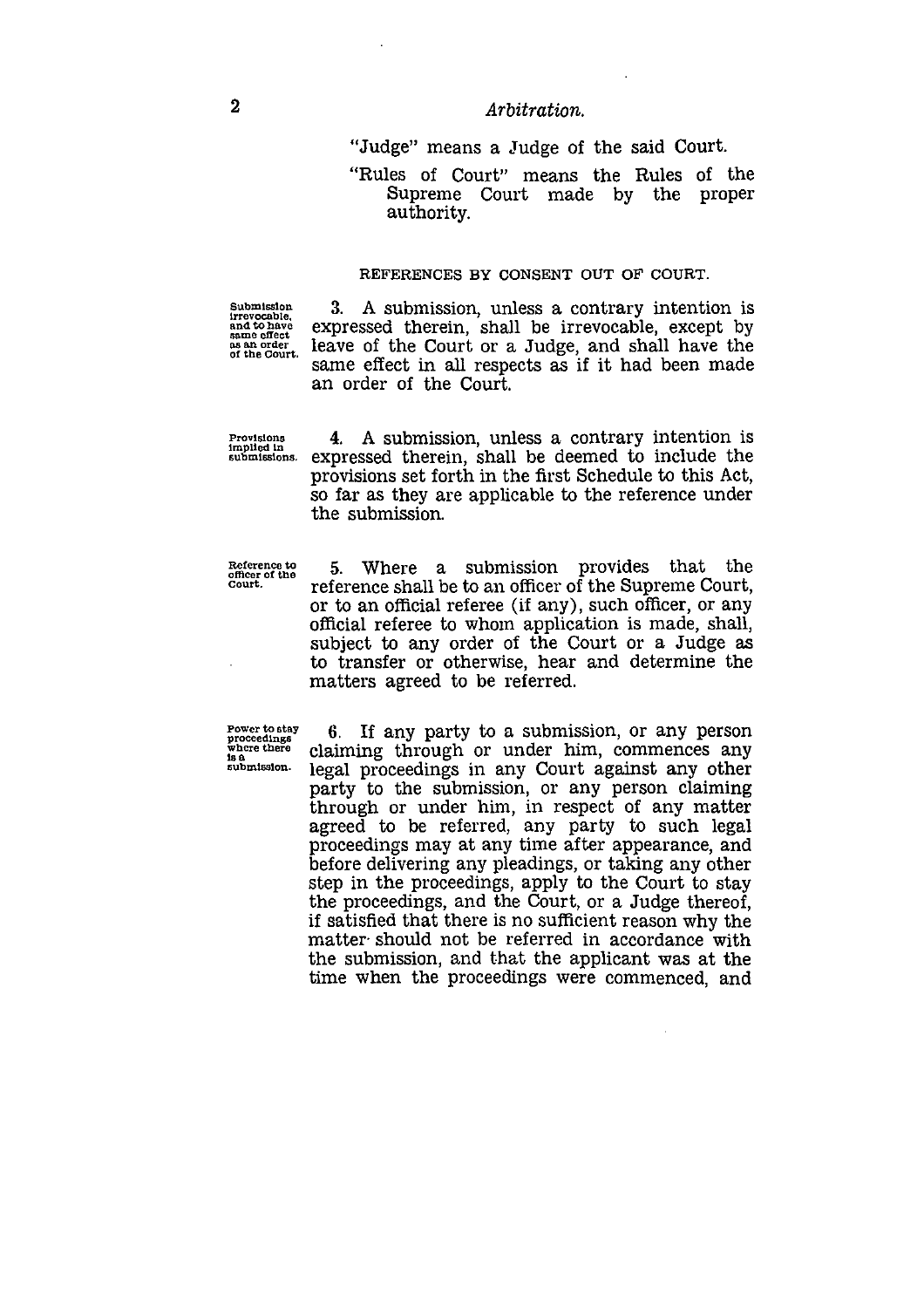*Arbitration.*<br>
and willing<br>
pper conduct<br>
intering the still remains ready and willing to do all things necessary to the proper conduct of the arbitration, may make an order staying the proceedings.

- 7. In any of the following cases:
- any of the following cases: Fower for<br>
Where a submission provides that the conpoint<br>
reference shall be to a single arbitrator, and or umpire. (a) Where a submission provides that the after differences between the parties have arisen any such appointment is not made;
	- (b) If a single arbitrator refuses to act, or is incapable of acting, or dies, or is removed, and the submission does not show that it was intended that the vacancy should not be supplied, and the vacancy is not supplied;
	- Where the parties, or the arbitrators are, (0)or any other person, body, or society is at liberty to appoint an umpire or third arbitrator, and do or does not appoint him;
	- (d) Where an umpire or third arbitrator refuses to act, or *is* incapable of acting, or dies, or is removed, and the submission does not show that it was intended that the vacancy should not be supplied, and such vacancy is not supplied;
	- (e) Where in any other case it is necessary to appoint or nominate, either orginally or by way of substitution, an arbitrator or arbitrators, or an umpire, and any difficulty arises in connection with such apointment or nomination:

any party may serve the other parties, or the arbitrators, or such other person, body, or society, *as* the case may be, with a written notice to appoint an arbitrator or umpire, or third arbitrator.

If the appointment is not made within seven days after the service of the notice, the Court or a Judge may, on application by the party who gave the notice, appoint an arbitrator, umpire, or third arbitrator, who shall have the like powers to act in the reference, and make an award as if he had been appointed by consent of all parties.

3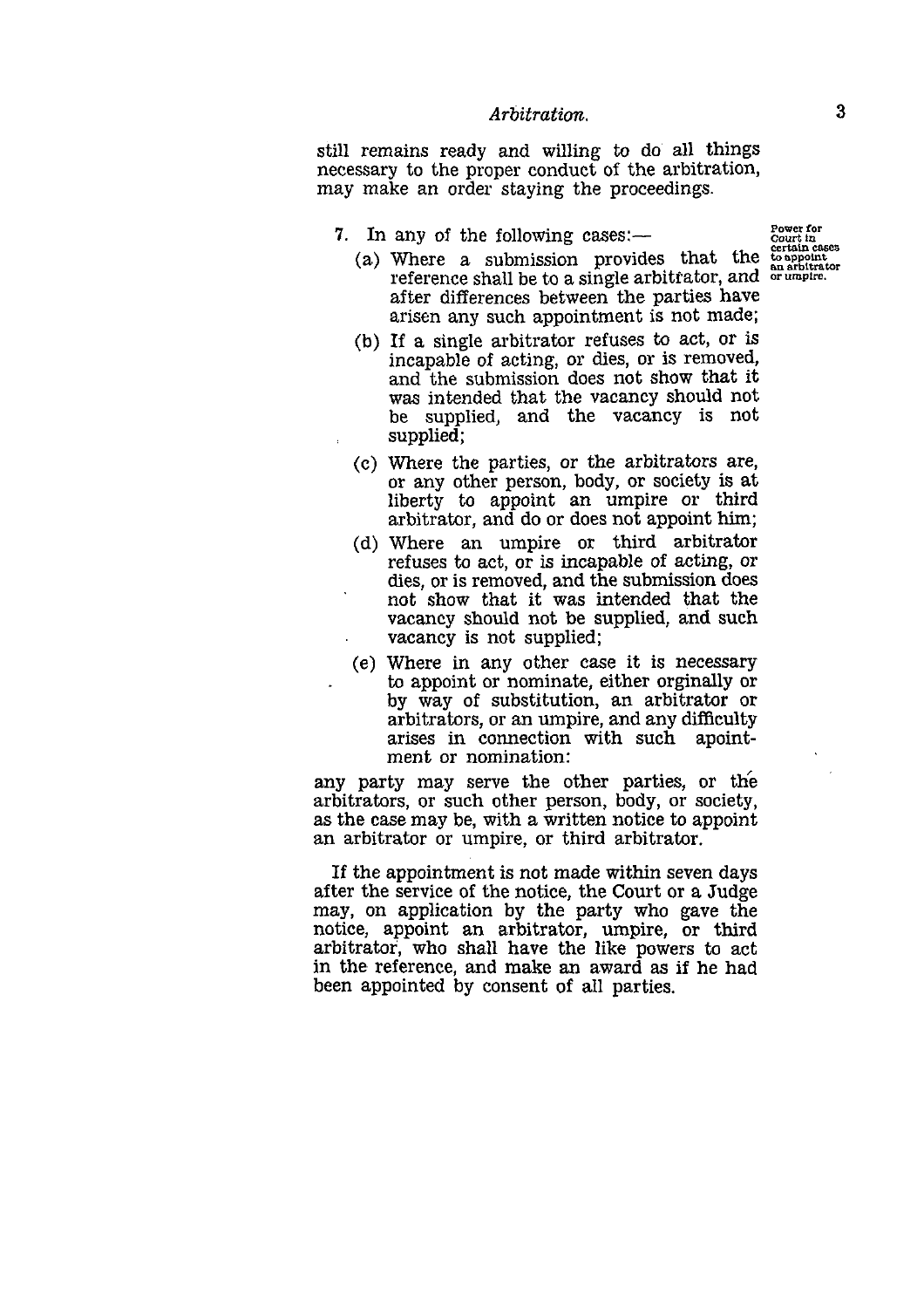**Power of parties in certain cases to fill vacancies.**

8. Where a submission provides that the reference shall be to two or more arbitrators, with or without an umpire or third arbitrator, then, unless the submission expresses a contrary intention:

- (a) If either of the appointed arbitrators, refuses to act, or is incapable of acting, or dies, or is removed, the party, person, body, or society who appointed him may appoint a new arbitrator in his place;
- (b) If, on such a reference, one party or any person; body, or society having the power of appointment fails to appoint an arbitrator, either originally or by way of substitution as aforesaid, for seven clear days after the other party, having appointed his arbitrator, has served the party, person, body, or society making default with notice to make the appointment, the party who has appointed an arbitrator may appoint that arbitrator to act as sole arbitrator in the reference, and his award shall be binding on both parties as if he had been appointed by consent.

Provided, that the Court or a Judge may set aside any appointment made in pursuance of this section.

**Powers of arbitrators.**

 $\mathcal{L}_{\rm{max}}$ 

9. The arbitrators or umpire, whether appointed under this Act or otherwise acting under a submission, shall, unless the submission expresses a contrary intention, have power

- (a) To administer oaths to, or take the affirmation of the parties and witnesses appearing;
- (b) To state an award as to the whole or part thereof, in the form of a special case for the opinion of the Court or a Judge thereof; and
- (c) To correct in an award any clerical mistake or error arising from any accidental slip or omission.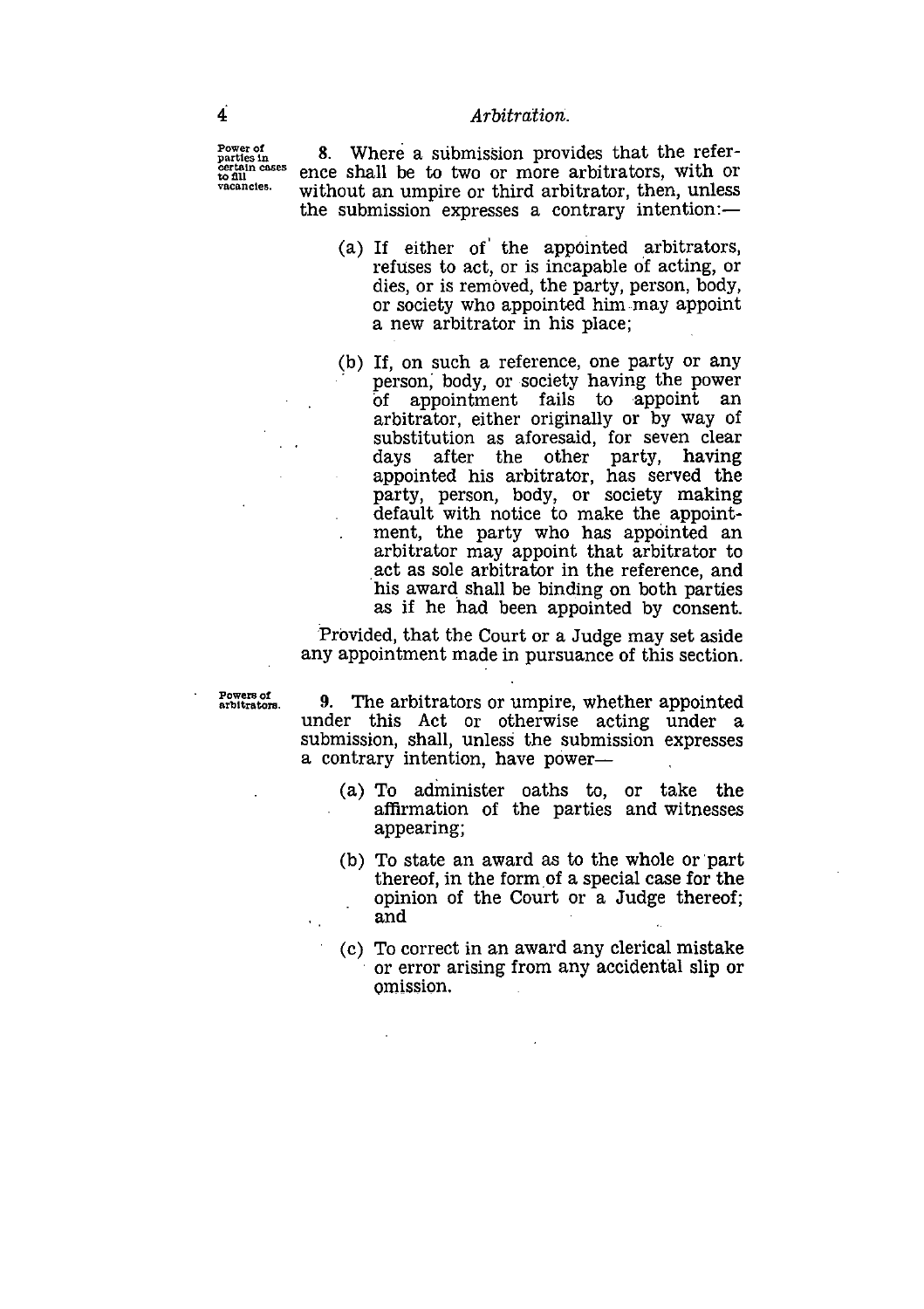# *Arbitration.* <sup>5</sup>

10. Any party to a submission may sue out a writ of subpoena ad testificandum, or a writ of subpcena *duces tecum,* but no person shall be compelled under any such writ to produce any document which he could not be compelled to produce on the trial of an action. witnesses summoned

11. The time for making an award may from  $\frac{Power}{cluster}$  the time he oploged by order of the Court or a  $\frac{for\ x = 1}{for\ x = 1}$ time to time be enlarged by order of the Court or a Judge, whether the time for making the award has expired or not.

12. (1) In all cases of reference to arbitration, remit award. the Court or a Judge may from time to time remit the matters referred, or any of them, to the reconsideration of the arbitrators or umpire.

(2) Where an award is remitted, the arbitrators or umpire shall, unless the order otherwise directs, make their award within three months after the date of the order.

13. (1) Where an arbitrator or umpire has left *Power* to 13. (1) where an arbitrator or umpire has left  $\frac{1}{\text{remove}}$ .<br>the State temporarily or otherwise, misconducted  $\frac{1}{\text{unbyte}}$ . himself, or is, in the opinion of the Court or a Judge, directly or indirectly interested, the Court or a Judge may remove him.

(2) Where an arbitrator or umpire has miscon-  $_{\text{astde}}^{\text{Power to set}}$ ducted himself, or an arbitration or award has been improperly procured, the Court may set the award aside.

14. An award on a submission may, by leave of  $\frac{Award}{entered}$  as the Court or a Judge, be entered, and in every judgment. respect enforced as a judgment or order of the Court to the same effect.

15. The fees payable to any arbitrator or umpire  $\frac{\text{Arbitrators}}{\text{fers may}}$ may, by leave of the Court or a Judge, be taxed by be taxed. the Master of the Court before payment.

by subpœns.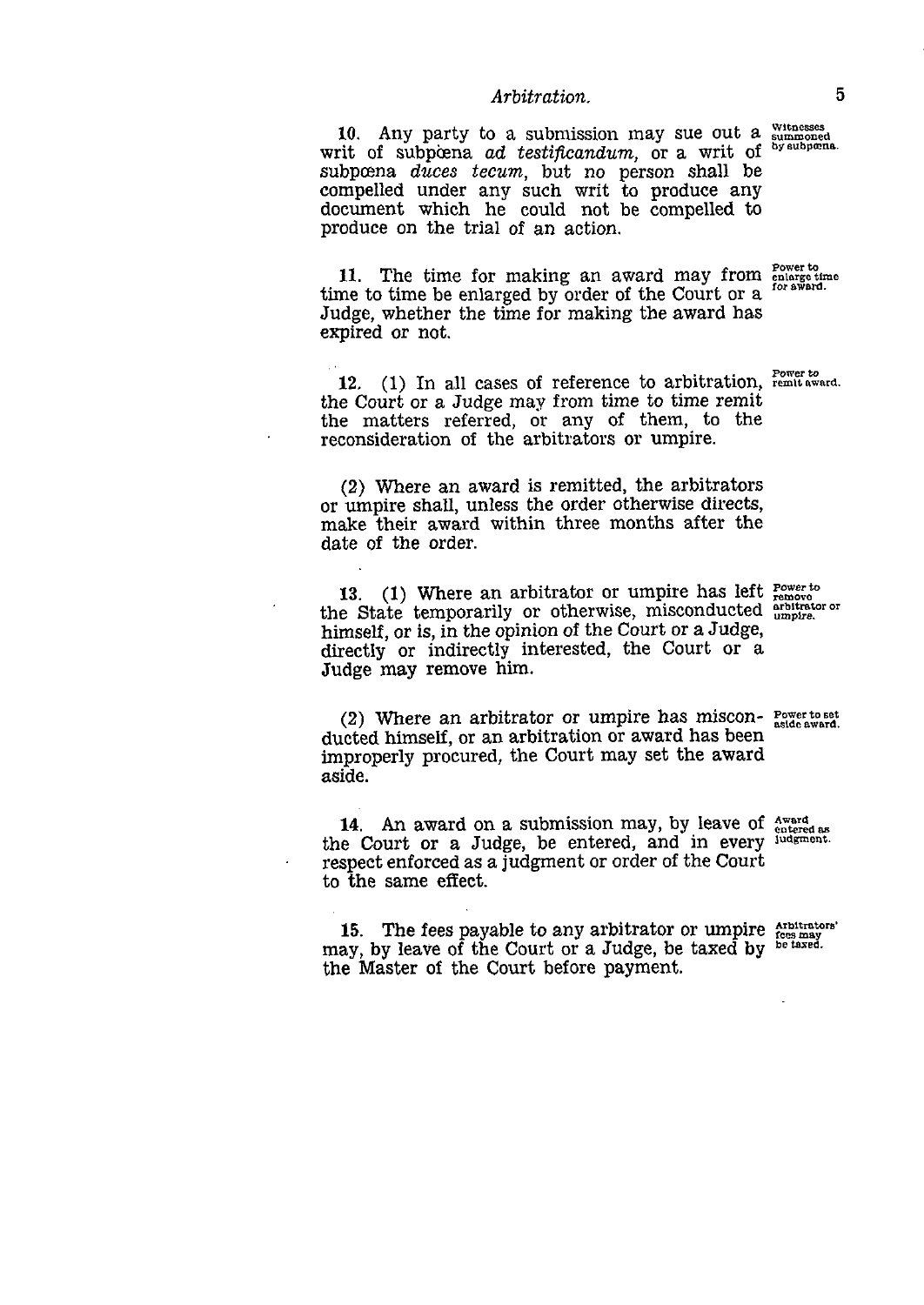*Arbitration.*

REFERENCES UNDER ORDER OF COURT.

- *16. [Repealed* by *No. 36 of 1935, s. 3.]*
- *17. [Repealed* by *No. 36 of 1935, s. 3.]*

*18. [Repealed by No. 36 of 1935, s. 3.]*

*19. [Repealed by No. 36 of 1935, s.* 3.]

### GENERAL.

Attendance of prisoner as witness.

20.\* The Court or a Judge may order that a writ of *habeas corpus ad testificandum* shall issue to bring up a prisoner for examination before a referee, or before any arbitrator or umpire.

Statement of case pending arbitration.

21.\* Any referee, arbitrator, or umpire may, at any stage of the proceedings, under a reference, and shall, if so directed by the Court or a Judge, state in the form of a special case, for the opinion of the Court or a Judge thereof, any question of law arising in the course of the reference, and any opinion given shall be subject to appeal.

Costs.

22. Any order made under this Act may be made on such terms as to costs or otherwise as the authority making the order thinks just.

# 23. *[Repealed by 1 and 2 Edw. VII, No. 14, s. 3.]*

Court or a Judge thereof, any question of law arising<br>in the course of the reference, and any opinion given<br>shall be subject to appeal.<br>Costs.<br>22. Any order made under this Act may be made<br>on such terms as to costs or oth  $\begin{array}{ll}\n\text{Crown to be} & 24.* & \text{This Act shall, except as in this Act expressly central masses.} \\
\text{bound in} & \text{certain cases.}\n\end{array}$ following section, apply to any arbitration to which Her Majesty the Queen or any Minister of the Crown on behalf of the Crown is a party; but nothing in this Act shall empower the Court or a Judge to order any proceedings to which Her Majesty or any Minister as aforesaid is a party, or any question or issue in any such proceedings, to be tried before any referee, arbitrator, or officer, without the consent of the Attorney General of the State, or shall affect the law as to costs payable by the Crown.

<sup>•</sup> The provisions of this section, so far as they may refer to references under an order of the Supreme Court, are repealed by Act No. 36 of 1935, s. 3.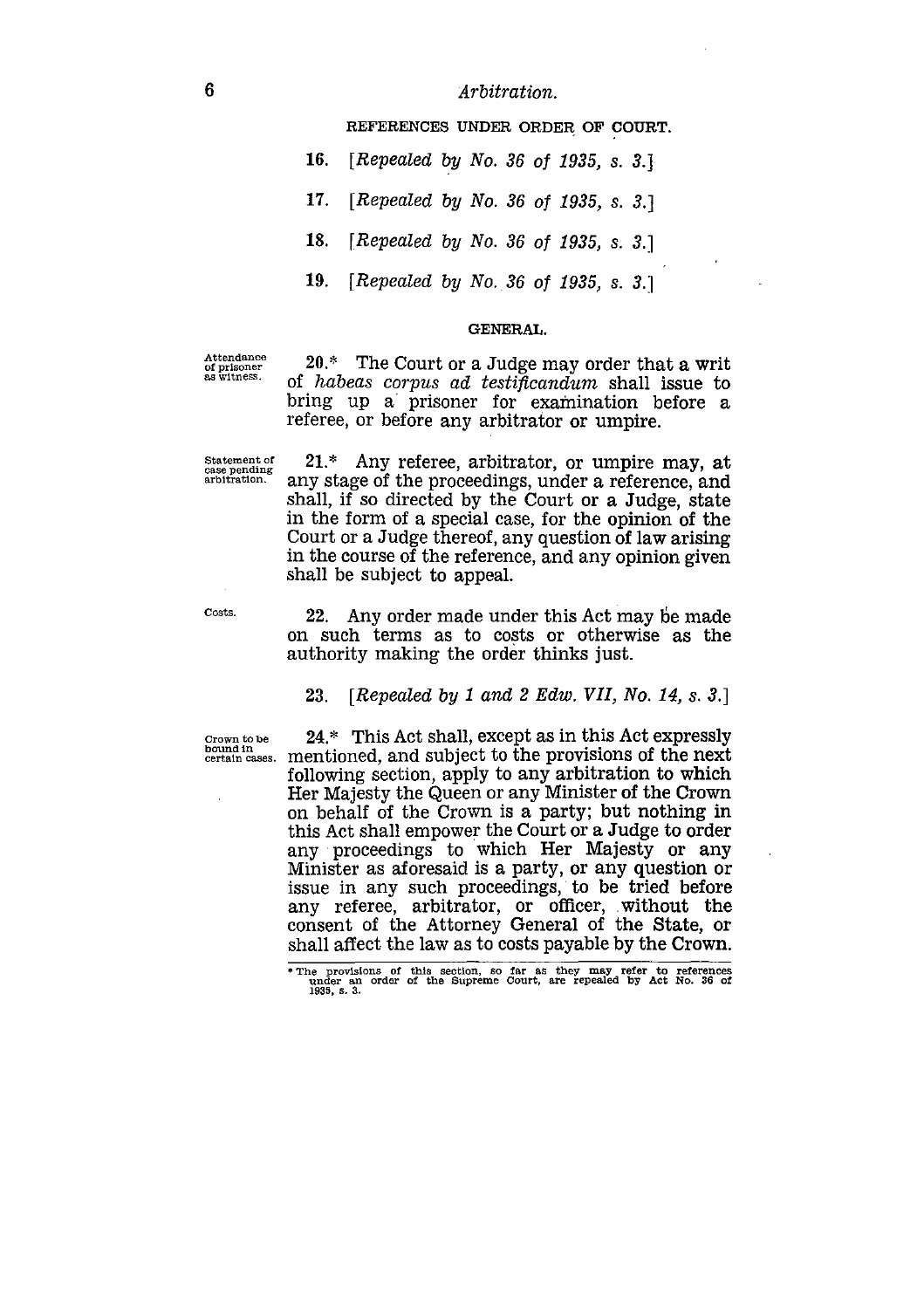*Arbitration.* 7<br>
all apply to every arbitration of act to<br>
d before or after the commence-<br>
if the exhibition were purely and the statutory 25. This Act shall apply to every arbitration  $_{\alpha}^{\text{application}}$ under any Act passed before or after the commence- under ment of this Act as if the arbitration were pursuant powers. to a submission, except in so far as this Act is inconsistent with the Act regulating the arbitration, or with any rules or procedure authorised or recognised by that Act.

26. This Act shall not affect any arbitration Saving for pending at the commencement of this Act, but shall arbitrations. apply to any arbitration commenced after the commencement of this Act under any agreement or order made before the commencement of this Act.

27.  $(1)$  The enactments described in the Second Repeal. Schedule to this Act are hereby repealed to the extent therein mentioned, but this repeal shall not affect anything done or suffered, or any right acquired, or duty imposed, or liability incurred before the commencement of this Act, or the institution or prosecution to its termination of any legal proceeding or other remedy for ascertaining or enforcing any such liability.

(2) Any enactment or instrument referring to any enactment repealed by this Act shall be construed as referring to this Act.

### THE FIRST SCHEDULE REFERRED TO.

Section 4.

- (1) If no other mode of reference is provided, the reference shall be to a single arbitrator.
- (2) If the reference is to two or more arbitrators, the arbitrators, or if more than two, a majority of them, may appoint an umpire at any time within the period during which they have power to make an award.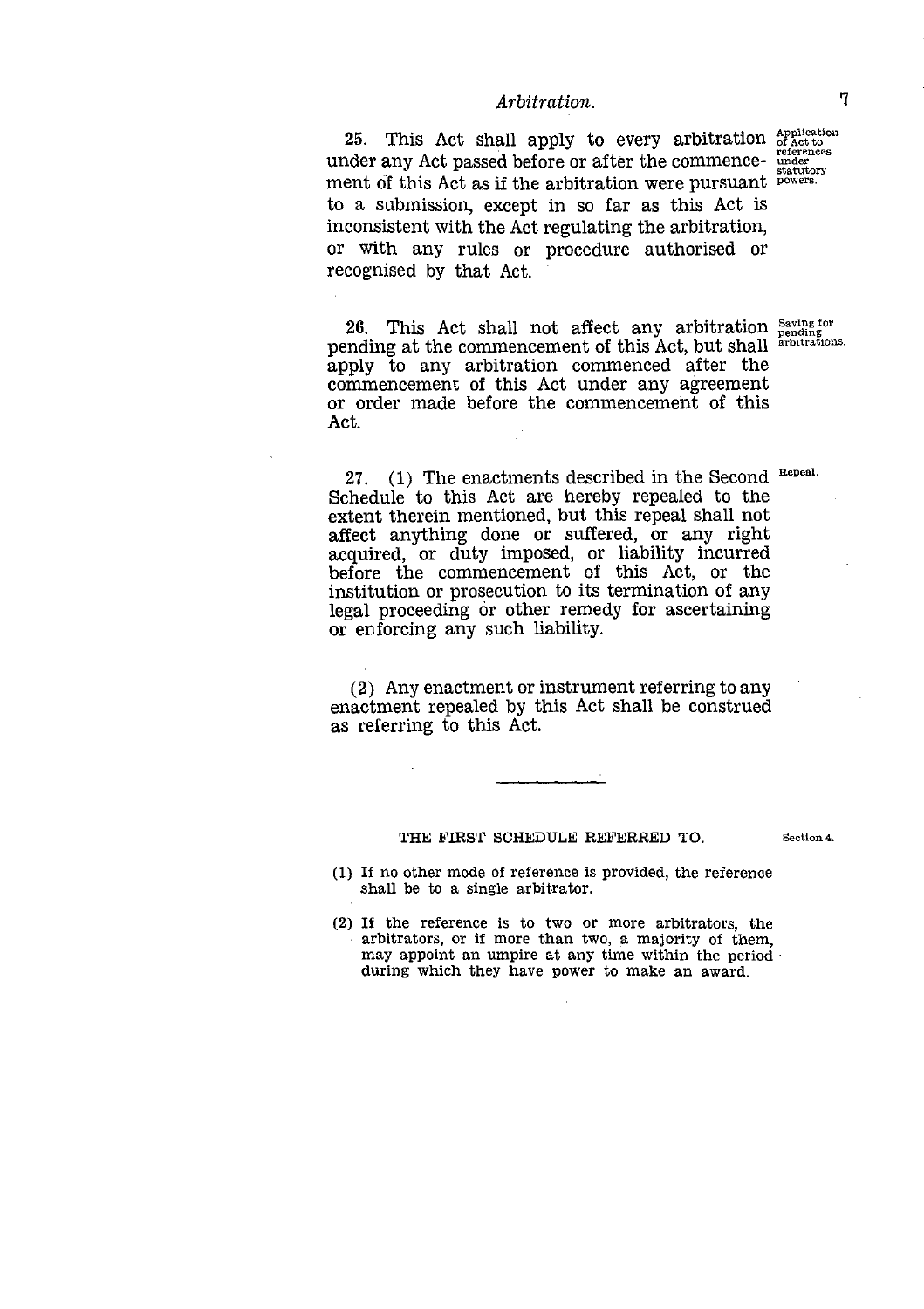- 8<br>
8<br>
(3) The arbitrators shall make the<br>
within two months after entering<br>
after having been called on to a (3) The arbitrators shall make ' their award in writing within two months after entering on the reference or after having been called on to act by notice in writing from any party to the submission, or on or before any later day to which the arbitrators by any writing signed by them may from time to time enlarge the time for making the award.
	- (4) If the arbitrators have allowed their time, or extended time, to expire, without making an award, or If they, or either or any of them, have delivered to any party to the submission, or to the umpire, a notice in writing stating that they cannot agree, the umpire may forthwith enter on the reference in lieu of the arbitrators, or may forthwith make his award if he has already heard the evidence, or so much of it *as* he deems material.
	- (5) The umpire shall make his award within one month after the original or extended time appointed for making the award of the arbitrators has expired, or on or before any later day to which the umpire by any writing signed by him may from time to time enlarge the time for making his award.
	- (6) The parties to the reference, and all persons claiming through them respectively, shall, subject to any legal objection, submit to be examined by the arbitrators or , umpire on oath or affirmation, in relation to the matters in dispute, and shall, subject as aforesaid, produce before the arbitrators or umpire all books, deeds, papers, accounts, writings, and documents within their possession and power respectively, which may be required or called for, and do all other things which during the proceedings on the reference the arbitrators or umpire may require.
	- (7) The witnesses on the reference shall, if the arbitrators or umpire think fit, be examined on oath or affirmation.
	- (8) The award to be made by the arbitrators or umpire shall be final and binding on the parties and the persons claiming under them respectively.
	- (9) The costs of the reference and award shall be in the discretion of the arbitrators or umpire; who may direct to, and by whom, and in what manner those costs, or any part thereof, shall be paid, and may settle or direct' the taxation by the Master of the Supreme Court of the amount of costs to be so paid, or any part thereof, and may award costs to be paid *as* between solicitor and client.